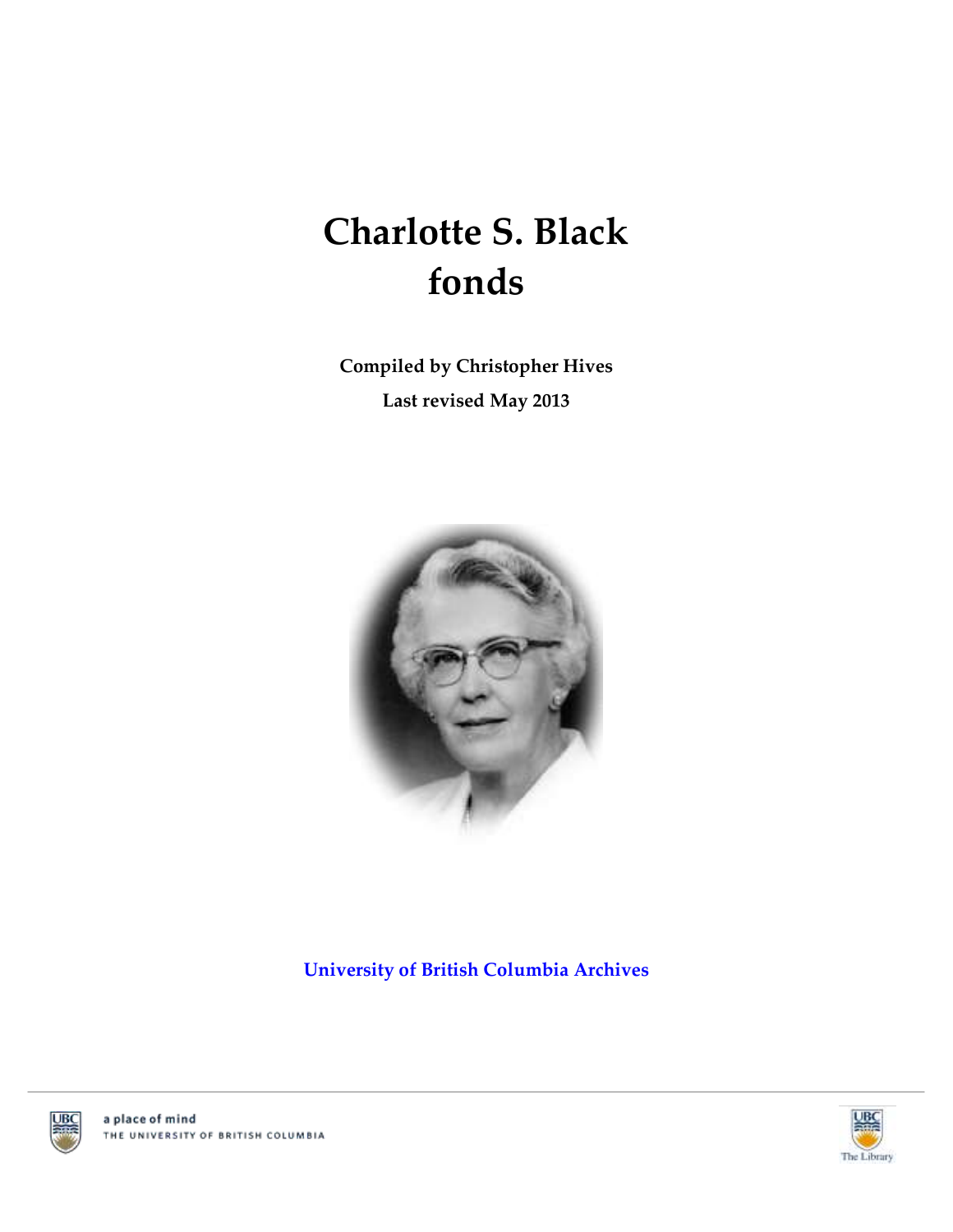# **Table of Contents**

#### **[Fonds Description](#page-2-0)**

- o [Title / Dates of Creation / Physical Description](#page-2-1)
- o [Biographical Sketch](#page-2-2)
- o [Scope and Content](#page-2-3)
- o [Notes](#page-2-4)
- **[Series Descriptions](#page-3-0)**
	- o [Home Economics series. -](#page-3-1) 1952-1964.
	- o [Personal series. -](#page-3-2) 1913-1976.
- **[File List](#page-4-0)**
- **[Catalogue entry](http://resolve.library.ubc.ca/cgi-bin/catsearch?title=Charlotte+Black+fonds)** (UBC Library catalogue)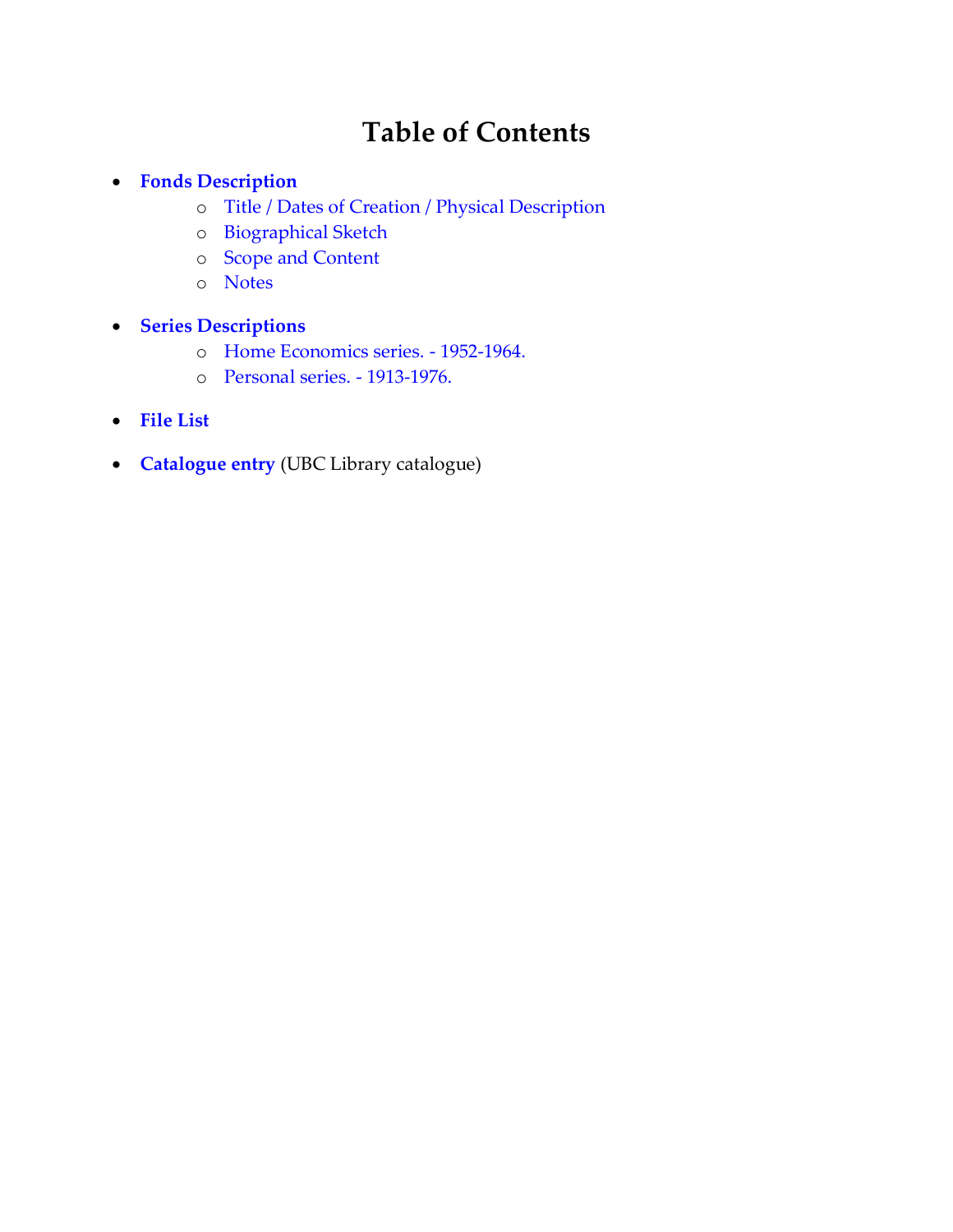## **Fonds Description**

#### <span id="page-2-1"></span><span id="page-2-0"></span>**Charlotte S. Black fonds.** – 1913-1976.

31 cm of textual records. 16 photographs: b&w; 16 x 21 cm or smaller.

#### <span id="page-2-2"></span>**Biographical Sketch**

Charlotte Black (1902-1979) was born in Nelson, B.C. in 1902. She graduated from the University of Manitoba with a B.Sc. in Home Economics in 1925 and began teaching in Vancouver schools in that year. Black joined the faculty of the School of Home Economics at the University of Washington in 1941 where one of her main responsibilities was the establishment and development of the Home Management House. With the establishment of the Department of Home Economics at UBC, she was invited to join the faculty and accepted. In 1946, she was made head of the department following the resignation of Dorothy Lefevbre. The status of Home Economics changed from a department to a school in 1951 and Black then became director until her retirement in 1965.

#### <span id="page-2-3"></span>**Scope and Content**

Fonds consists of material about the development of the home economics program at UBC, the general historical growth of the field and some miscellaneous Canadian Home Economic Association materials (1952-64). Fonds includes a set of Black's diaries for the period between 1920 and 1942 as well as extensive correspondence from Black to her family particularly while abroad (1937-38, 1953, and 1958-59).

#### <span id="page-2-4"></span>**Notes**

Researchers are strongly advised to check with the University Archives regarding permission to publish or otherwise use materials from this fonds.

Related materials can be found in the [School of Family and Nutritional Sciences](http://www.library.ubc.ca/archives/u_arch/fns.pdf) fonds.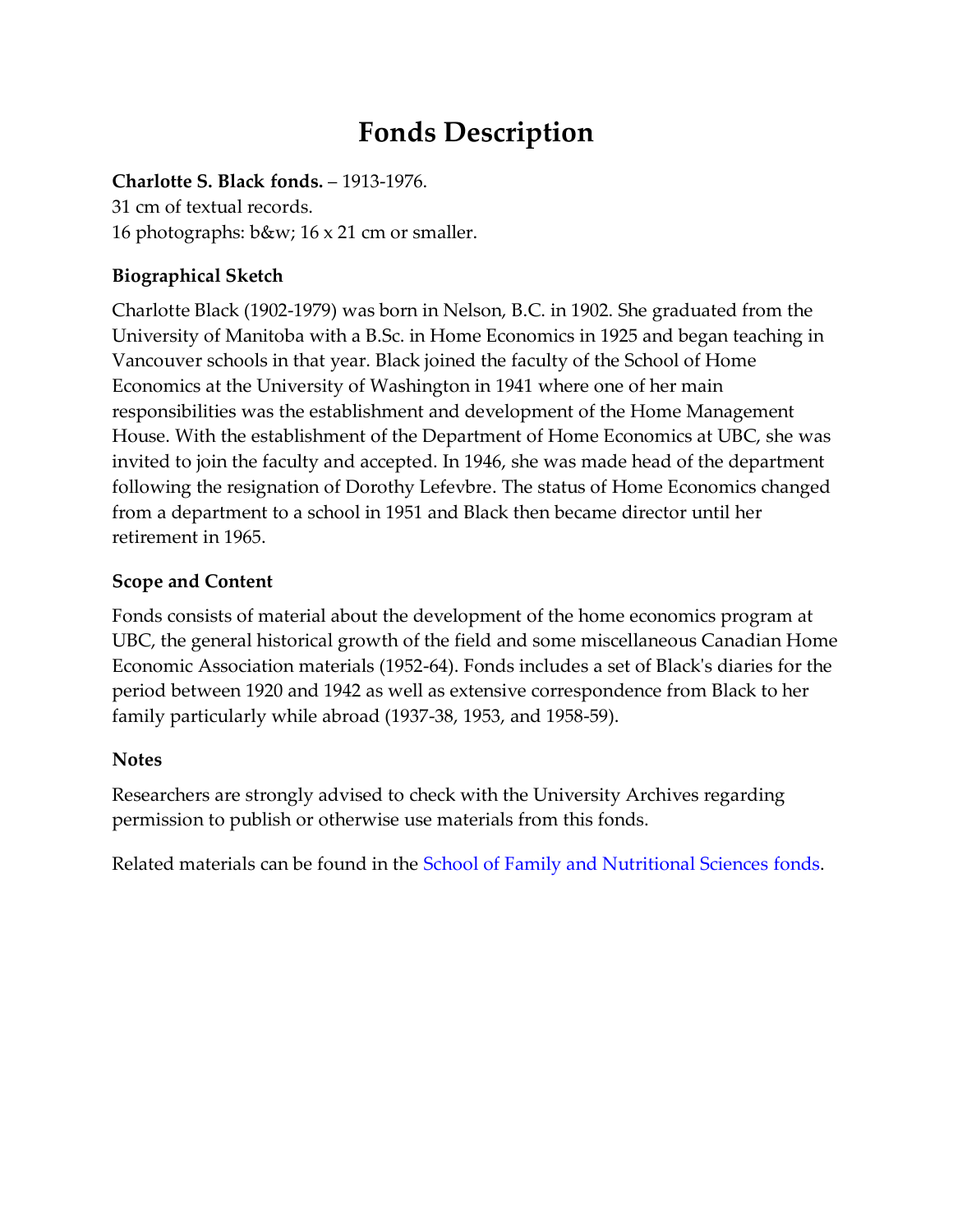### **Series Descriptions**

<span id="page-3-1"></span><span id="page-3-0"></span>**[Home Economics series.](#page-4-1)** -- 1952-1964. 6 cm of textual records.

Series consists of drafts of a constitution and bylaws of the Canadian Home Economics Association, the text of a speech given by Black to the Association, and a history of the field of Home Economics.

<span id="page-3-2"></span>**[Personal series.](#page-4-2)** -- 1913-1976. 25 cm of textual records. 16 photographs: b&w; 16 x 21 cm or smaller.

Series consists of diaries, reminiscences, correspondence, a birth certificate, visa, passport, ration cards, and photographs pertaining to Black's personal activities.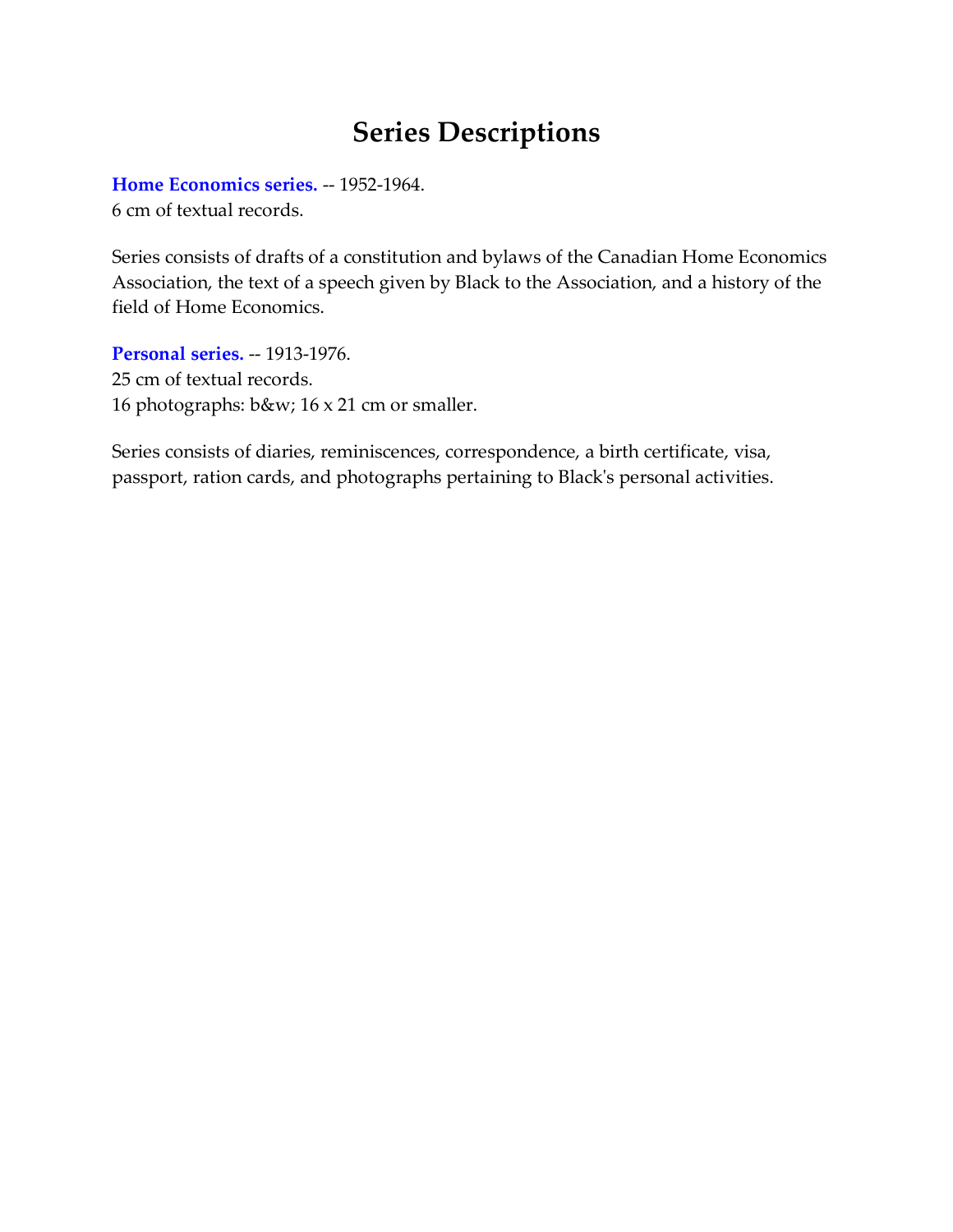### **File List**

<span id="page-4-1"></span><span id="page-4-0"></span>HOME ECONOMICS SERIES

BOX 1

- 1-1 Home Economics UBC
- 1-2 Home Economics General Historical Development
- 1-3 Canadian Home Economics Association Constitution 1952, By-laws 1954, speech by Black, 1964

#### <span id="page-4-2"></span>PERSONAL SERIES

BOX 2

- 2-1 Diaries, 1920-22
- 2-2 Diaries, 1923-37
- 2-3 Diaries, 1932, 1937-42
- 2-4 Reminiscences, 1913-60
- 2-5 Correspondence from Black to family, June 1937- September 1937
- 2-6 Correspondence from Black to family, Oct. 1936 Dec. 1937
- 2-7 Correspondence from Black to family, Jan. 1938 Mar. 1938
- 2-8 Correspondence from Black to family, Mar. 1938 May 1938

BOX 3

- 3-1 Correspondence from Black to family, May 1953 July 1953
- 3-2 Correspondence from Black to family, 1958-1959